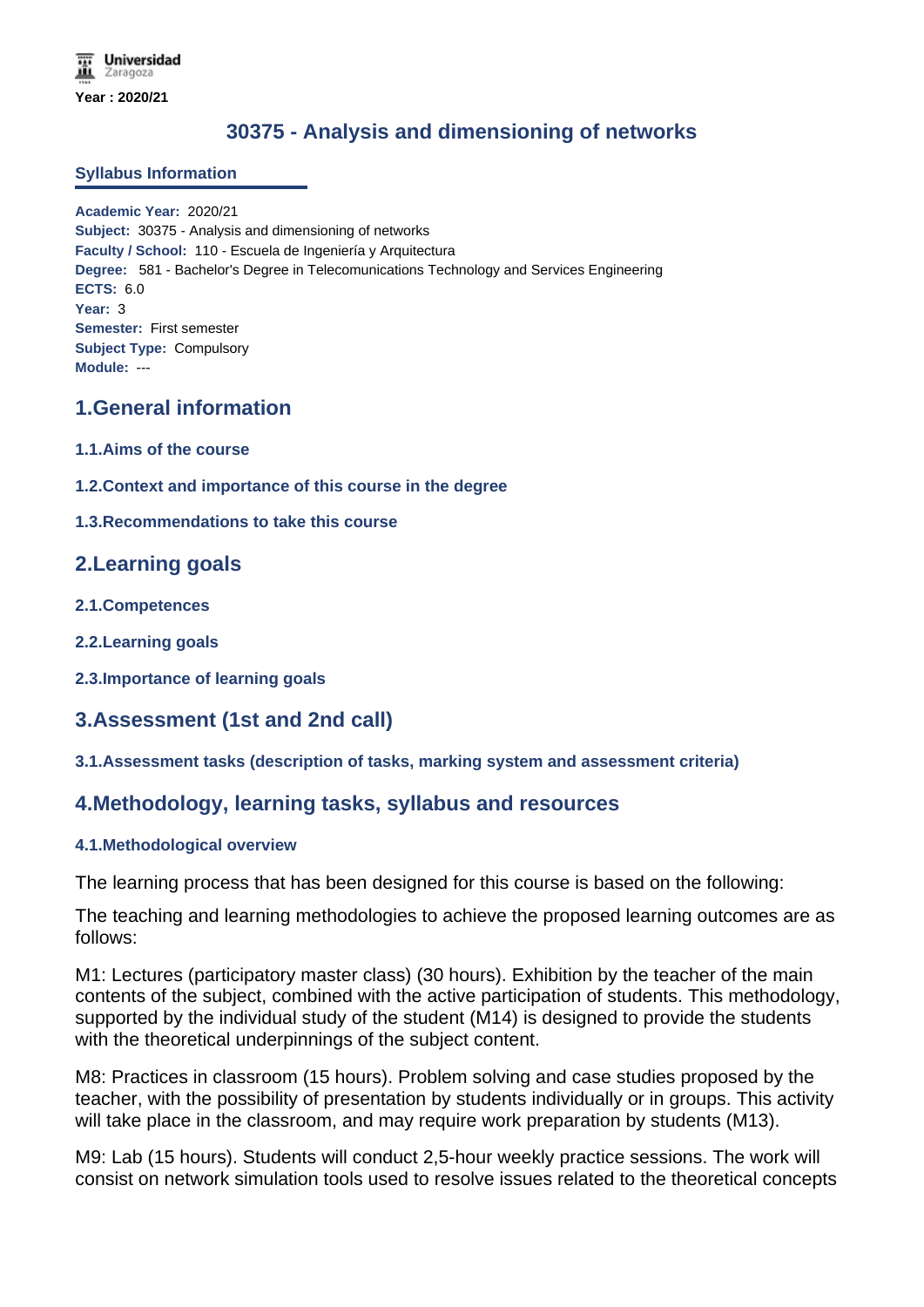presented in classroom lectures and practical classes. Each complete practice (considered as unit) may consist of one or more sessions. It will require the resolution of a brief questionnaire at the end (M15). Lab sessions students will learn to use simulation tools and network analysis.

M4 Tutored practical work (24 hours). The students will solve practical cases of modeling, evaluation and dimensioning, associated with different network scenarios. The presentation of the results will be done from the way and date indicated by the teacher.

M10: Tutoring. Opening hours of personalized attention to students in order to review and discuss the concepts presented in both theoretical and practical classes.

M11: Evaluation. A set of theoretical and practical tests and presentation of reports or questionnaires used in the evaluation of the student's progress. The detail of the assessment is in the section for evaluation activities.

### **4.2.Learning tasks**

The activities of teaching and learning to achieve the proposed learning outcomes are as follows:

A01: participatory master class. Presentation by the teacher of the main contents of the subject, combined with the active participation of students. This methodology, supported by the individual study of the student (A07) is designed to provide the students with the theoretical underpinnings of the subject content.

A02: Resolution of problems and cases. Problem solving and case studies proposed by the teacher, with the possibility of presentation by students individually or in groups authorized by the teacher. This activity may require preparation by students (A07) work.

A03: Laboratory practice. Students will conduct 2,5-hour practice sessions. It will require the delivery of the follow-up of the report.

A04 Tutored practical work. The students will solve practical cases of modeling, evaluation and dimensioning, associated with different network scenarios. The presentation of the results will be done from the way and date indicated by the teacher.

A06: It protects personalized one-to-one. Opening hours of personalized attention to students in order to review and discuss the materials and themes presented in both theoretical and practical classes.

A08: Evaluation tests. A set of theoretical and practical written tests and presentation of reports or papers used in the evaluation of the student's progress. The detail is in the section for evaluation activities.

#### **4.3.Syllabus**

### **The program that the student is offered to achieve the expected results includes the following activities** ...

### Theoretical / practical sessions whose main contents are organized into the following thematic units:

### **Unit 0. Introduction.**

Presentation of the subject. Introduction to the problem of planning, dimensioning and analysis of communications networks.

### **Unit 1. Mathematical tools**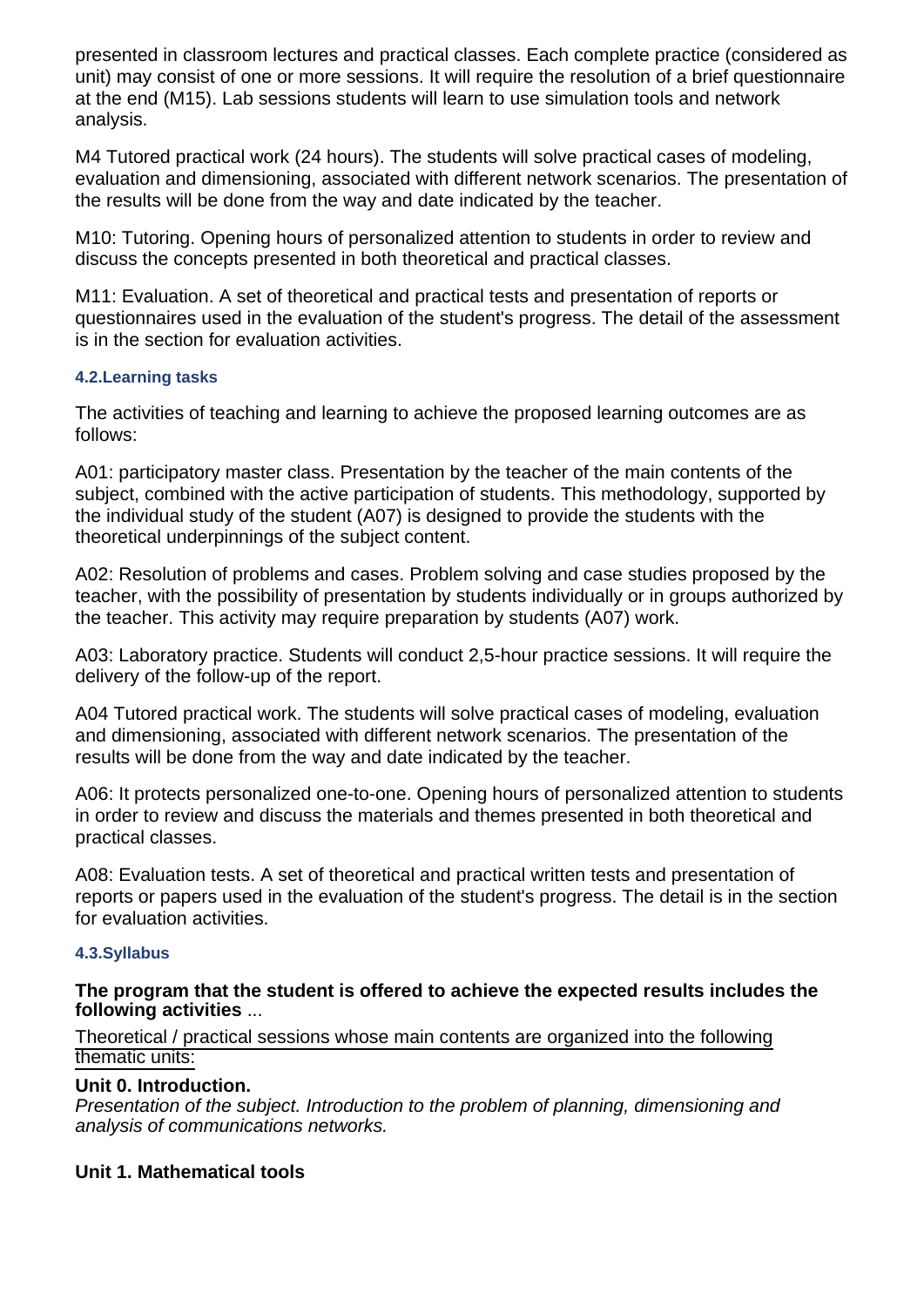- Evaluation based on mathematical models. Queueing Theory: General characteristics, types of problems and notation. Kendal notation. Evaluation objectives and related parameters.
- Little's law.
- Models based on Markov chains. Statistical modeling. Markov chains. Solution and properties.
- Arrival Process characterization. Poisson processes. Pure birth process continuous in time. Binomial process. Pure birth processes discrete in time. PASTA Principle.
- Time Service Characterization.
- Performance analysis. M/M/1 Queue. M/D/1 Queue.

# **Unit 2. Dimensioning of markovian systems**

- M/M/m, M/M/m/m, M/M/1/K, ...systems
- Modeling, analysis and dimensioning of loss and queuing-loss systems.
- Modeling, analysis and dimensioning of systems with finite population.

# **Unit 3. Semi-Markovian systems and open queueing networks**

- Process analysis with generic time service. Semi-Markovian systems. Evaluation of M/G/1 queue. M/G/1 system with holidays. Application to the analysis of protocol error recovery, access protocols.
- Analysis of systems with traffic priorities. M/G/1 system priorities. Preemptive and non-preemptive priorities.
- Networks of markovian queues. Queues in tandem. Burke's theorem. Kleinrock's principle of independence. Feedback systems.

## **Unit 3. Mobile Networks**

- Process analysis with generic time service. Semi-Markovian systems. Evaluation of M/G/1 queue. M/G/1 system with holidays. Application to the analysis of protocol error recovery, access protocols.
- Analysis of systems with traffic priorities. M/G/1 system priorities. Preemptive and non-preemptive priorities.
- Networks of markovian queues. Queues in tandem. Burke's theorem. Kleinrock's principle of independence. Feedback system

# **Unit 4. Mobile networks. Performance analysis, planning and dimensioning.**

- Fundamentals of mobile communication systems. Radio access challenges. Coverage, capacity and quality of service.
- Functions of a mobile network (mobility management, resource management, etc.). Architecture principles of a mobile network: access and core network and its evolution from 2G to 4G. Signaling requirements and dimensioning.
- Impact of the radio interface structure and resource sharing methods in the performance analysis and dimensioning methodology.
- Examples of application of queuing. Analysis and dimensioning of resources in mobile networks with TDMA / FDMA or OFDMA access.

# **Unit 5. Application of queuing theory to traffic control.**

Application of queuing theory to traffic control, admission and traffic regulation.

Laboratory class sessions are aimed at developing techniques and procedures described in theoretical and problem sessions. Laboratory practices are organized in 6 sessions of 2,5 hours each.. At the end of practice, students will solve a short questionnaire to assess the degree of understanding of the concepts studied. Also, the students will perform supervised practical work related to the subject.